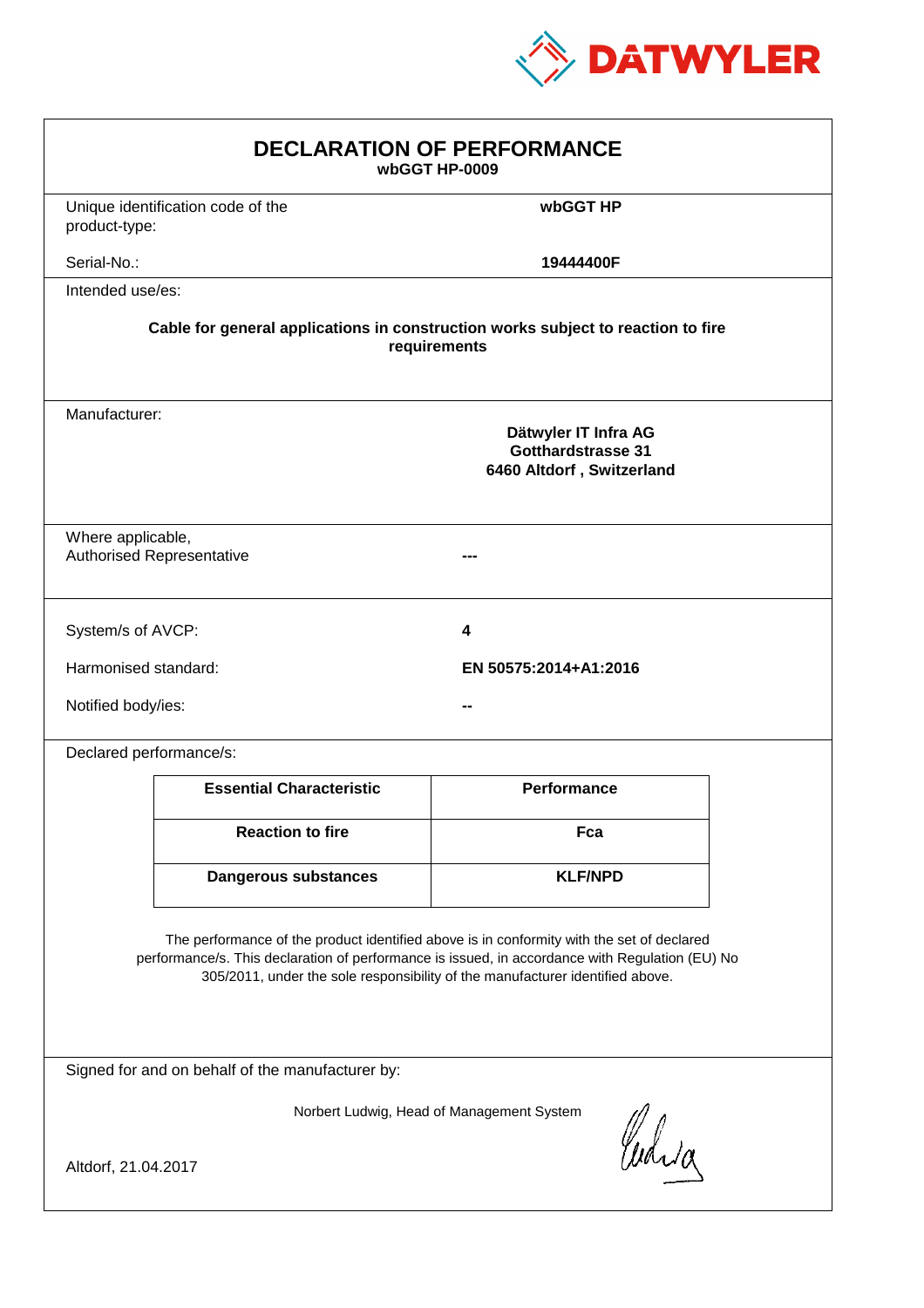

| LEISTUNGSERKLÄRUNG<br>wbGGT HP-0009                                                                                                                                                                                                                        |                                                                             |                                                                                |  |  |  |
|------------------------------------------------------------------------------------------------------------------------------------------------------------------------------------------------------------------------------------------------------------|-----------------------------------------------------------------------------|--------------------------------------------------------------------------------|--|--|--|
|                                                                                                                                                                                                                                                            | Eindeutiger Kenncode des Produkttyps:                                       | wbGGT HP                                                                       |  |  |  |
| Serien-Nr.:                                                                                                                                                                                                                                                |                                                                             | 19444400F                                                                      |  |  |  |
| Verwendungszweck(e):                                                                                                                                                                                                                                       |                                                                             |                                                                                |  |  |  |
| Kabel/Leitung für allgemeine Anwendungen in Bauwerken in Bezug auf die<br>Anforderungen an das Brandverhalten                                                                                                                                              |                                                                             |                                                                                |  |  |  |
| Hersteller:                                                                                                                                                                                                                                                |                                                                             | Dätwyler IT Infra AG<br><b>Gotthardstrasse 31</b><br>6460 Altdorf, Switzerland |  |  |  |
| Wo anwendbar, Bevollmächtigter:                                                                                                                                                                                                                            |                                                                             |                                                                                |  |  |  |
|                                                                                                                                                                                                                                                            | System(e) zur Bewertung und Überprüfung der<br>Leistungsbeständigkeit:<br>4 |                                                                                |  |  |  |
| Harmonisierte Norm:                                                                                                                                                                                                                                        |                                                                             | EN 50575:2014+A1:2016                                                          |  |  |  |
| Notifizierte Stelle(n):                                                                                                                                                                                                                                    |                                                                             |                                                                                |  |  |  |
| Erklärte Leistung(en):                                                                                                                                                                                                                                     |                                                                             |                                                                                |  |  |  |
|                                                                                                                                                                                                                                                            | <b>Wesentliche Merkmale</b>                                                 | Leistung                                                                       |  |  |  |
|                                                                                                                                                                                                                                                            | <b>Brandverhalten</b>                                                       | Fca                                                                            |  |  |  |
|                                                                                                                                                                                                                                                            | Gefährliche Stoffe                                                          | <b>KLF/NPD</b>                                                                 |  |  |  |
| Die Leistung des vorstehenden Produkts entspricht der erklärten Leistung/den erklärten<br>Leistungen. Für die Erstellung der Leistungserklärung im Einklang mit der Verordnung (EU) Nr.<br>305/2011 ist allein der obengenannte Hersteller verantwortlich. |                                                                             |                                                                                |  |  |  |
| Unterzeichnet für den Hersteller und im Namen des Herstellers von:                                                                                                                                                                                         |                                                                             |                                                                                |  |  |  |
| Norbert Ludwig, Head of Management System                                                                                                                                                                                                                  |                                                                             |                                                                                |  |  |  |
| Curia<br>Altdorf, 21.04.2017                                                                                                                                                                                                                               |                                                                             |                                                                                |  |  |  |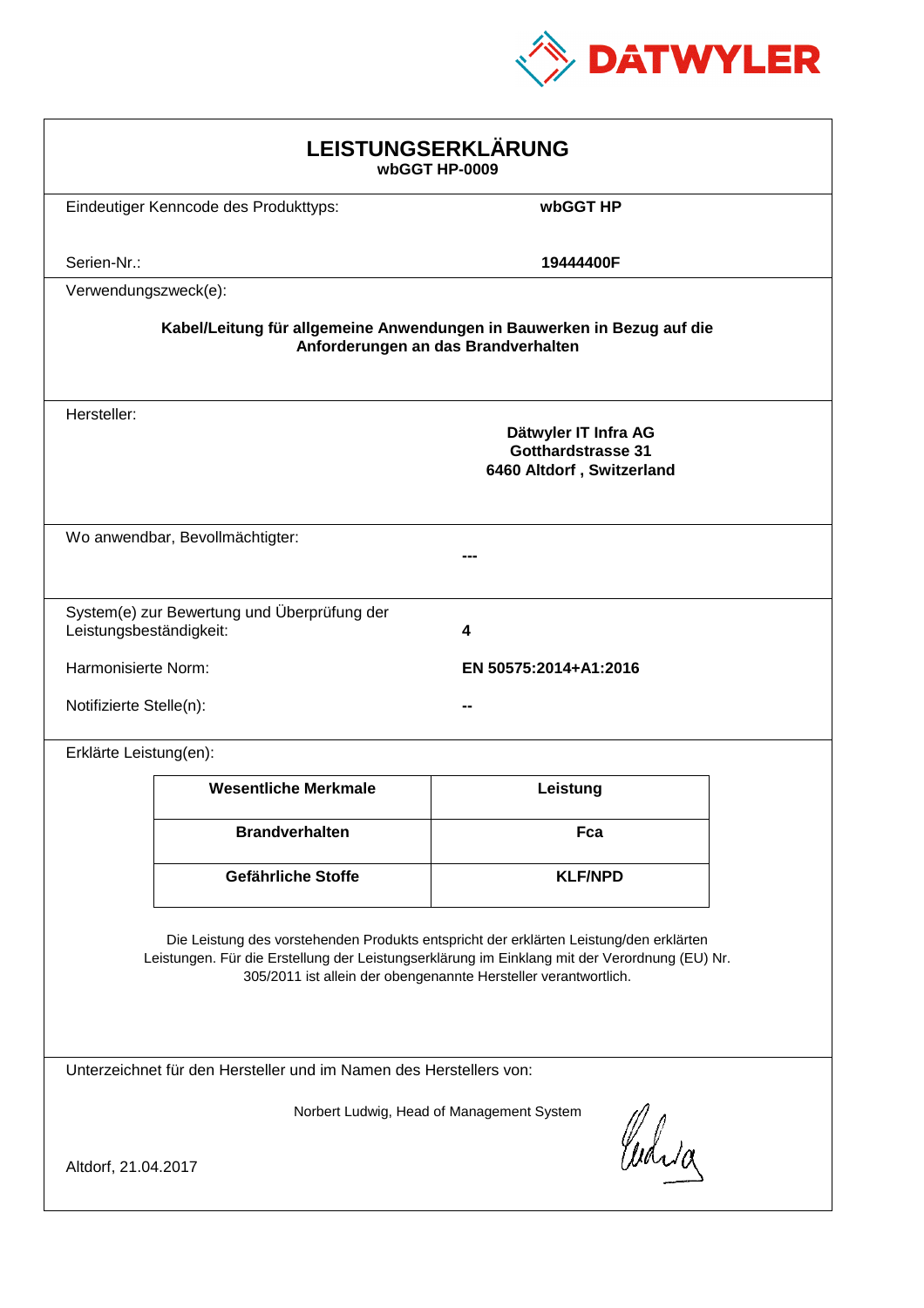

| Unieke identificatiecode van het<br>wbGGT HP<br>producttype:                                                                                                                                                                                                                |  |  |  |  |
|-----------------------------------------------------------------------------------------------------------------------------------------------------------------------------------------------------------------------------------------------------------------------------|--|--|--|--|
| Serienr.:<br>19444400F                                                                                                                                                                                                                                                      |  |  |  |  |
| Beoogd(e) gebruik(en):                                                                                                                                                                                                                                                      |  |  |  |  |
| Kabels voor algemene toepassingen in bouwwerken die onder<br>voorschriften inzake materiaalgedrag bij brand vallen                                                                                                                                                          |  |  |  |  |
| Fabrikant:<br>Dätwyler IT Infra AG<br><b>Gotthardstrasse 31</b><br>6460 Altdorf, Switzerland                                                                                                                                                                                |  |  |  |  |
| indien van toepassing, Gemachtigde:                                                                                                                                                                                                                                         |  |  |  |  |
| Het systeem of de systemen voor de<br>beoordeling en verificatie van de<br>4<br>prestatiebestendigheid:<br>Geharmoniseerde norm:<br>EN 50575:2014+A1:2016<br>Aangemelde instantie(s):                                                                                       |  |  |  |  |
| Aangegeven prestatie(s)                                                                                                                                                                                                                                                     |  |  |  |  |
| Essentiële kenmerken<br><b>Prestatie</b>                                                                                                                                                                                                                                    |  |  |  |  |
| <b>Brandreactie</b><br>Fca                                                                                                                                                                                                                                                  |  |  |  |  |
| Gevaarlijke stoffen<br><b>KLF/NPD</b>                                                                                                                                                                                                                                       |  |  |  |  |
| De prestaties van het hierboven omschreven product zijn conform de aangegeven prestaties. Deze<br>prestatieverklaring wordt in overeenstemming met Verordening (EU) nr. 305/2011 onder de exclusieve<br>verantwoordelijkheid van de hierboven vermelde fabrikant verstrekt. |  |  |  |  |
| Ondertekend voor en namens de fabrikant door:                                                                                                                                                                                                                               |  |  |  |  |
| Norbert Ludwig, Head of Management System<br>Curia<br>Altdorf, 21.04.2017                                                                                                                                                                                                   |  |  |  |  |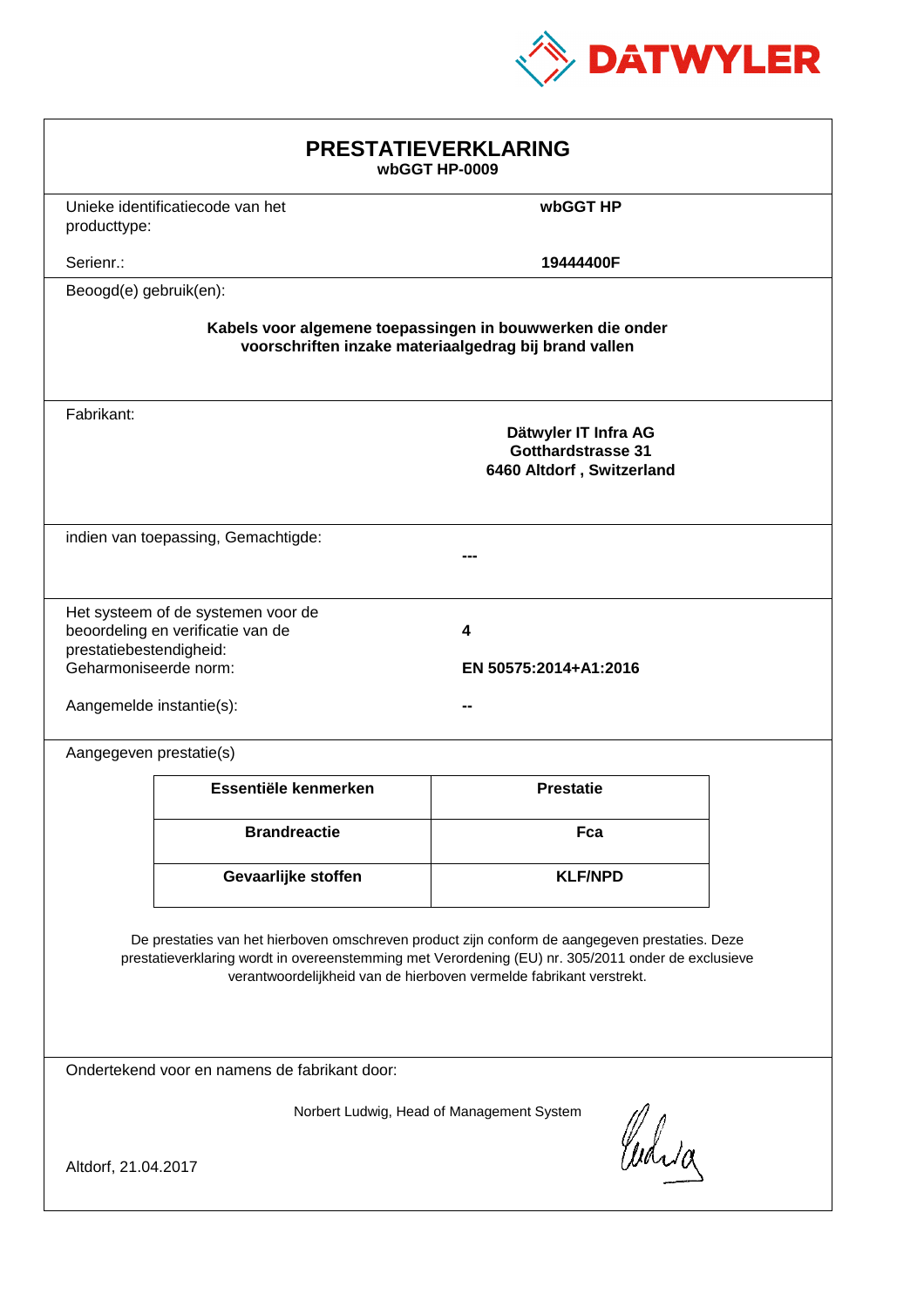

| DÉCLARATION DES PERFORMANCES<br>wbGGT HP-0009                                                                                                                                                                                                                    |                                                                                                                |                                                                                |  |  |  |
|------------------------------------------------------------------------------------------------------------------------------------------------------------------------------------------------------------------------------------------------------------------|----------------------------------------------------------------------------------------------------------------|--------------------------------------------------------------------------------|--|--|--|
| produit type:                                                                                                                                                                                                                                                    | Code d'identification unique du                                                                                | wbGGT HP                                                                       |  |  |  |
| Numéro de série:                                                                                                                                                                                                                                                 |                                                                                                                | 19444400F                                                                      |  |  |  |
| Usage(s) prévu(s):                                                                                                                                                                                                                                               |                                                                                                                |                                                                                |  |  |  |
|                                                                                                                                                                                                                                                                  | Câble pour applications générales dans les ouvrages de construction soumis<br>aux exigences de réaction au feu |                                                                                |  |  |  |
| Fabricant:                                                                                                                                                                                                                                                       |                                                                                                                | Dätwyler IT Infra AG<br><b>Gotthardstrasse 31</b><br>6460 Altdorf, Switzerland |  |  |  |
|                                                                                                                                                                                                                                                                  | Le cas échéant, Mandataire                                                                                     |                                                                                |  |  |  |
| performances:<br>Norme harmonisée:                                                                                                                                                                                                                               | Système(s) d'évaluation et de<br>vérification de la constance des<br>Organisme(s) notifié(s):                  | 4<br>EN 50575:2014+A1:2016                                                     |  |  |  |
|                                                                                                                                                                                                                                                                  | Performance(s) déclarée(s):                                                                                    |                                                                                |  |  |  |
|                                                                                                                                                                                                                                                                  | Caractéristique essentielle                                                                                    | Performance                                                                    |  |  |  |
|                                                                                                                                                                                                                                                                  | <b>Réaction au feu</b>                                                                                         | Fca                                                                            |  |  |  |
|                                                                                                                                                                                                                                                                  | <b>Substances dangereuses</b>                                                                                  | <b>KLF/NPD</b>                                                                 |  |  |  |
| Les performances du produit identifié ci-dessus sont conformes aux performances déclarées.<br>Conformément au règlement (UE) no 305/2011, la présente déclaration des performances est<br>établie sous la seule responsabilité du fabricant mentionné ci-dessus. |                                                                                                                |                                                                                |  |  |  |
| Signé pour le fabricant et en son nom par:                                                                                                                                                                                                                       |                                                                                                                |                                                                                |  |  |  |
| Altdorf, 21.04.2017                                                                                                                                                                                                                                              |                                                                                                                | Norbert Ludwig, Head of Management System<br>Curia                             |  |  |  |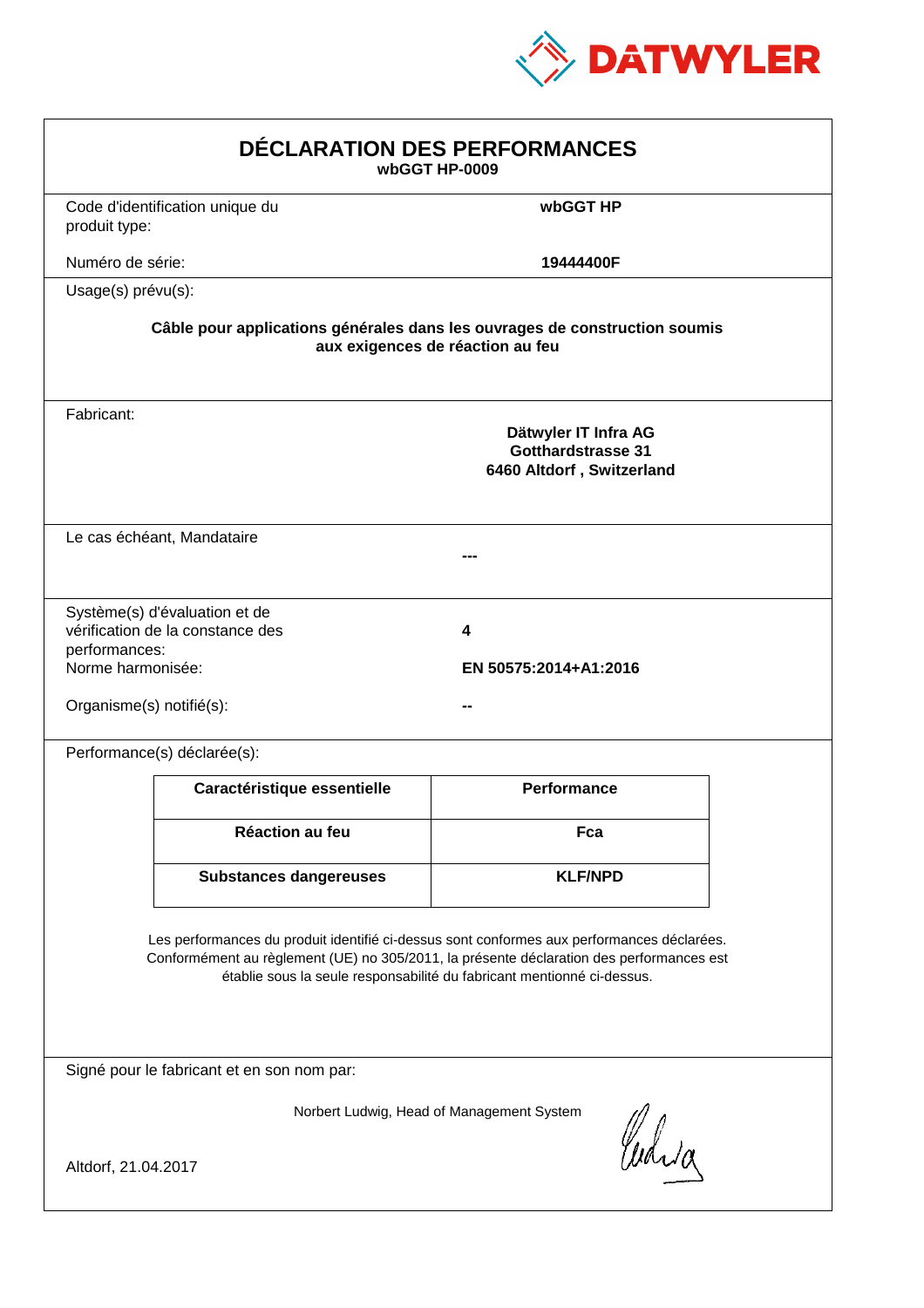

| <b>DECLARACIÓN DE PRESTACIONES</b><br>wbGGT HP-0009                                                                                                                                                                                                                                            |                                                                                                                                                             |                     |  |  |  |
|------------------------------------------------------------------------------------------------------------------------------------------------------------------------------------------------------------------------------------------------------------------------------------------------|-------------------------------------------------------------------------------------------------------------------------------------------------------------|---------------------|--|--|--|
| producto tipo:                                                                                                                                                                                                                                                                                 | Código de identificación única del                                                                                                                          | wbGGT HP            |  |  |  |
| Número de serie:                                                                                                                                                                                                                                                                               |                                                                                                                                                             | 19444400F           |  |  |  |
| Usos previstos:                                                                                                                                                                                                                                                                                |                                                                                                                                                             |                     |  |  |  |
|                                                                                                                                                                                                                                                                                                | Cable sujeto a requisitos de reacción al fuego para aplicaciones generales en obras<br>de construcción                                                      |                     |  |  |  |
| Fabricante:                                                                                                                                                                                                                                                                                    | Dätwyler IT Infra AG<br><b>Gotthardstrasse 31</b><br>6460 Altdorf, Switzerland                                                                              |                     |  |  |  |
|                                                                                                                                                                                                                                                                                                | En su caso, Representante autorizado:                                                                                                                       |                     |  |  |  |
| (EVCP):                                                                                                                                                                                                                                                                                        | Sistemas de evaluación y verificación<br>de la constancia de las prestaciones<br>4<br>Norma armonizada:<br>EN 50575:2014+A1:2016<br>Organismos notificados: |                     |  |  |  |
|                                                                                                                                                                                                                                                                                                | Prestaciones declaradas:                                                                                                                                    |                     |  |  |  |
|                                                                                                                                                                                                                                                                                                | Característica esencial                                                                                                                                     | <b>Prestaciones</b> |  |  |  |
|                                                                                                                                                                                                                                                                                                | Reacción al fuego                                                                                                                                           | Fca                 |  |  |  |
|                                                                                                                                                                                                                                                                                                | <b>Sustancias peligrosas</b>                                                                                                                                | <b>KLF/NPD</b>      |  |  |  |
| Las prestaciones del producto identificado anteriormente son conformes con el conjunto de<br>prestaciones declaradas. La presente declaración de prestaciones se emite, de conformidad con<br>el Reglamento (UE) nº 305/2011, bajo la sola responsabilidad del fabricante arriba identificado. |                                                                                                                                                             |                     |  |  |  |
| Firmado por y en nombre del fabricante por:                                                                                                                                                                                                                                                    |                                                                                                                                                             |                     |  |  |  |
| Norbert Ludwig, Head of Management System<br>Curia<br>Altdorf, 21.04.2017                                                                                                                                                                                                                      |                                                                                                                                                             |                     |  |  |  |